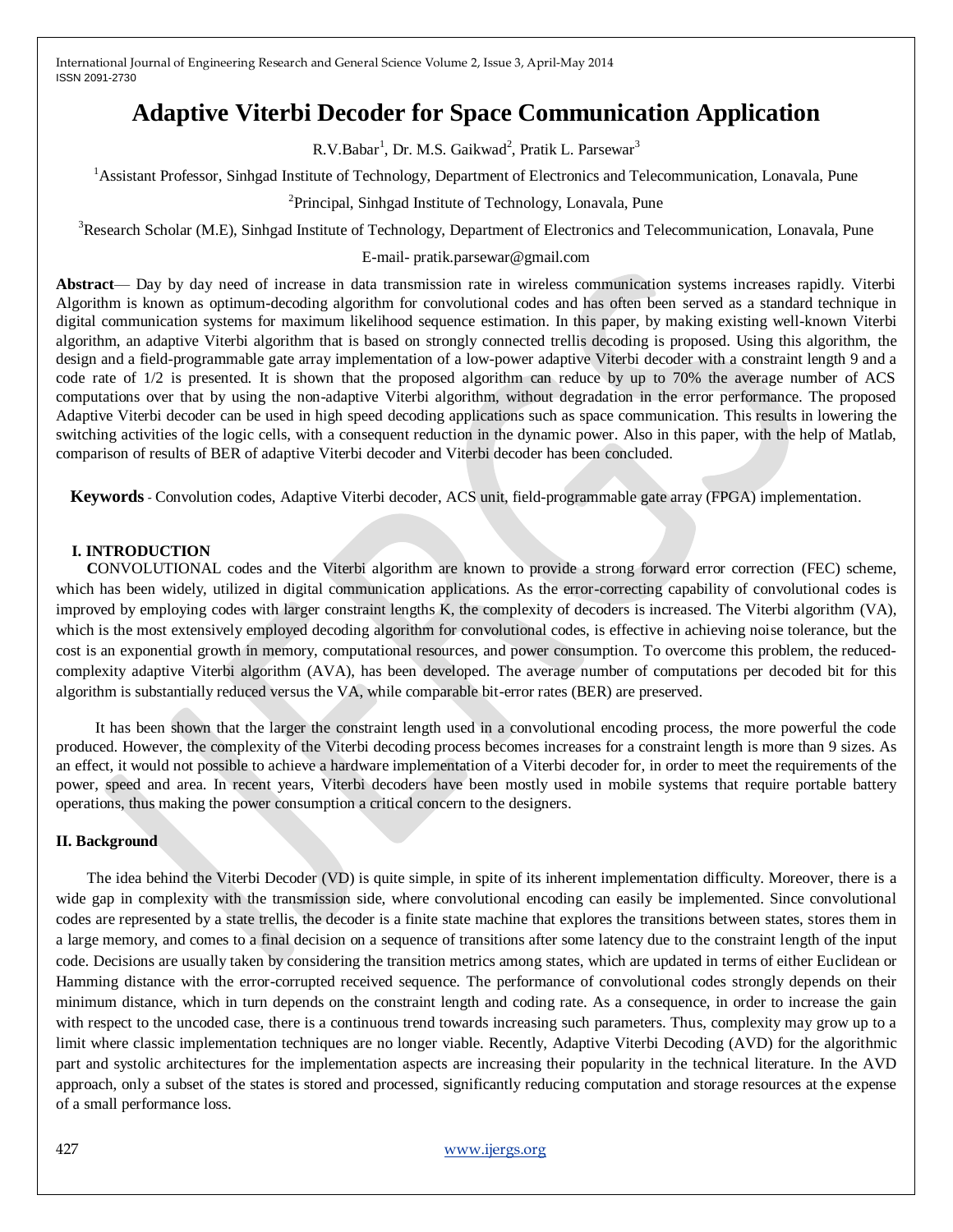#### **III. Viterbi Algorithm**

 The Viterbi algorithm proposed by A.J. Viterbi is known as a maximum likelihood decoding algorithm for Convolutional codes. So, it finds a branch in the code Trellis most likely corresponds to the transmitted one. The Algorithm is based on calculating the Hamming distance for every branch and the path that is most likely through the trellis will maximize that metric. The algorithm reduces the complexity by eliminating the least likely path at each transmission stage. The path with the best metric is known as the survivor, while the other entering paths are non-survivors. If the best metric is shared by two or more paths, the survivor is selected from among the best paths at random.

 The selection of survivors lies at the heart of the Viterbi Algorithm and ensures that the algorithm terminates with the maximum likelihood path. The algorithm terminates when all of the nodes in the trellis have been labeled and their entering survivors are determined. We then go to the last node in the trellis and trace back through the trellis. At any given node, we can only continue backward on a path that survived upon entry into that node. Since each node has only one entering survivor, our trace-back operation always yields a unique path. This path is the maximum likelihood estimate that predicts the most likely transmitted sequence.

 Various coding schemes are used in wireless packet data network of different standards like GPRS, EDGE and WiMAX to maximize the channel capacity.

## IV. **Architecture of Viterbi Decoder**

The architecture of the Viterbi decoder is illustrated in Fig. 1.



Fig. 1. Basic building blocks of the Viterbi decoder.

## *A. The Branch Metric Computer (BMC)*

 This is typically based on a look-up table containing the various bit metrics. The computer looks up the n-bit metrics associated with each branch and sums them to obtain the branch metric. The result is passed along to the path metric update and storage unit. The dashed rectangle in Fig. 2 shows the BMC.

## *B. The Path Metric Updating and Storage*

 This takes the branch metrics computed by the BMC and computes the partial path metrics at each node in the trellis. The surviving path at each node is identified, and the information-sequence updating and storage unit notified accordingly. Since the entire trellis is multiple images of the same simple element, a single circuit called Add-Compare-Select may be assigned to each trellis state.

#### *C. Add-Compare-Select (ACS)*

428 [www.ijergs.org](http://www.ijergs.org/) ACS is being used repeatedly in the decoder. A separate ACS circuit can be dedicated to every element in the trellis, resulting in a fast, massively parallel implementation. For a given code with rate 1/n and total memory M, the number of ACS required to decode a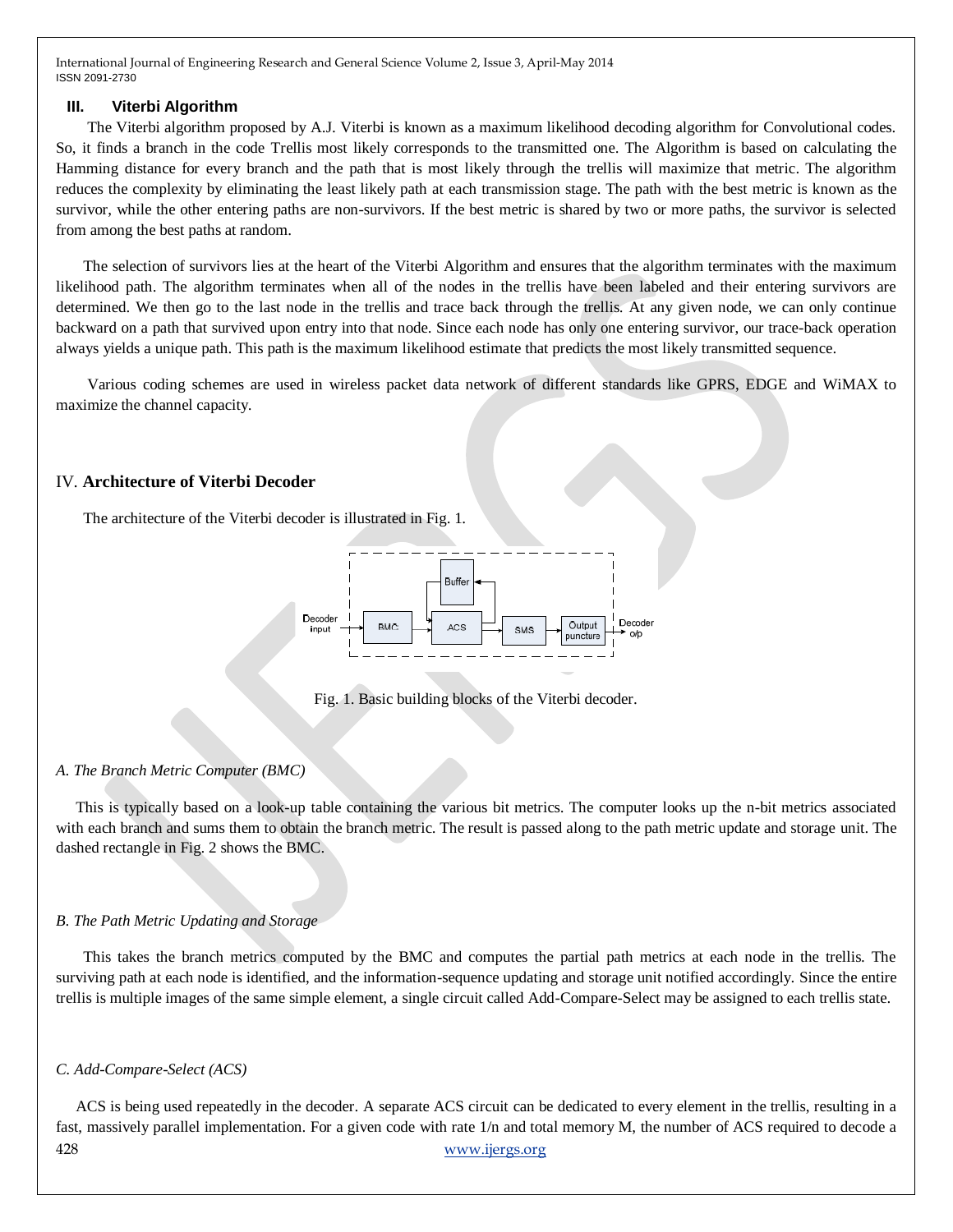received sequence of length L is L×2M. In our implementation we combined both the BMC and the ACS in one unit representing a single wing of each trellis butterfly as illustrated in Fig. 2.

#### *D. Survivor Memory Management (SMM)*

 This is responsible for keeping track of the information path metric updating and storage unit. Bits associated with the surviving paths designated by the path metric updating and storage unit.





## **V. Adaptive Viterbi Decoder**

 The well-known VA has been described in literature extensively. The data path of the Viterbi Decoder is composed of three major components: Branch Metric Calculation Unit (BMU), ACS and Survivor Memory Unit (SMU) as shown in Fig 1. The branch metrics are calculated from the received channel symbols in BMU and then fed into the ACS which performs Add-Compare-Select for all the states. The decision bits generated in ACS are stored and retrieved in the SMU in order to finally decode the source bits along the final survivor path. The state metrics of the current iteration are stored into the Path Metric Memory Unit (PMU) and read out for the use of the next iteration.



Fig. 3 Top Level Diagram of Viterbi Decoder

 In ACS unit, the VA examines all possible paths in the Trellis graph and determines the most likely one. The AVA only keeps a number of the most likely states instead of the Whole of 2K−1 states, where K is the constraint length of the convolution encoder. The rest of the states are all discarded. The selection is based on the likelihood or metric value of the paths, which for a hard decision decoder is the Hamming distance and for a soft decision decoder is Euclidean distance. The rules of the selecting the survivor Path is: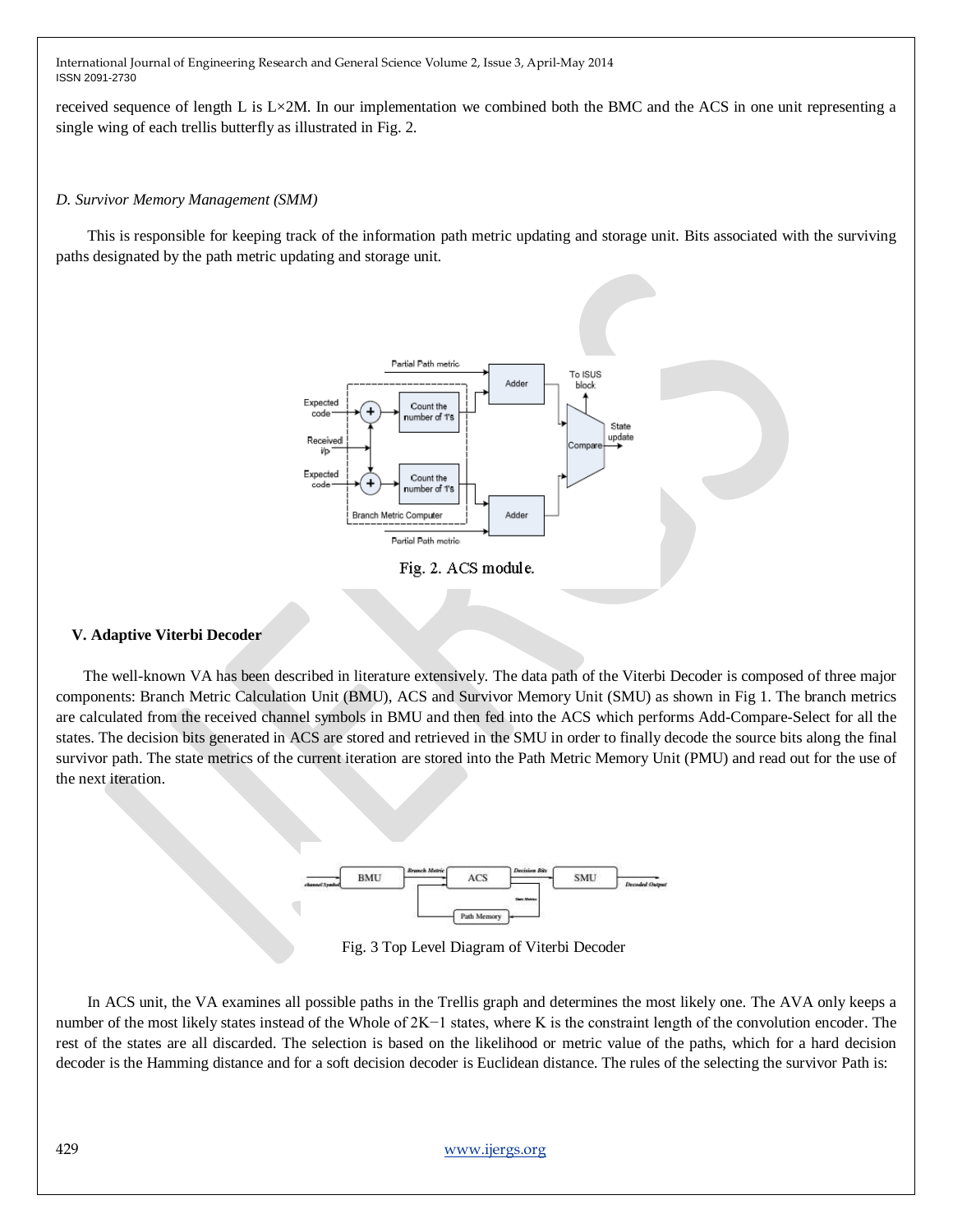1. Every surviving path at trellis level n is extended and Its successors at level n+1 are kept if their path metric are smaller or equal to  $P_{Mmin}$  n + T, where  $P_{Mmin}$  n is the minimum path metric of the surviving path at stage n+1, and T is the discarding threshold configured by the user.

2. The total number of survivor paths per trellis stage is up bounded to a fixed number:  $N_{\text{max}}$ , which is preset prior to the start of the communication. In order to illustrate how the AVA operates, an example using a code rate  $R = 1/2$ , constraint length  $K = 3$  is given in Fig 2. The threshold T is set to 1 and Nmax is set to 3 respectively. Initially at  $t = 0$ , we set the P<sub>Mmin</sub> n Equal to 0 and the decoder states equal to 00. The received Sequence is {01, 10, 11, 01, and 00}. The symbol X represents the discarded path and bold line represents the final decision path by the AVA algorithm. For the sake of the simplicity, the minimum path metric of the nth iteration P<sub>Mmin</sub> n is denoted by dm. It can be seen that at each trellis stage, the number of the survivor states is smaller than the VA (2K−1) and gets the same decision paths as the VA. The optimal selection strategy for architecture parameter Nmax and T is discussed. In this paper, a range of T from 20 to 30 and a range of Nmax up to 2K−2 are considered. The top level block diagram of ACS unit of AVA Decoder is shown in Fig 4. Path Metric Adder and State Merge Unit correspond to the operation of Add and Compare-Select Operation in VA respectively. Compared to conventional VA, two additional processing units are inserted into the data path of the VA: Threshold Selection and Survivor Contender which correspond to the AVA rule 1 and rule 2 respectively in AVA architecture. The Threshold Selection unit discards the paths exceeding the sum of the preset value T and the minimum path metric of the last iteration  $P_{Mmin}$  and the survivor contender is responsible for sifting  $N_{max}$  states out of 2Nmax states. In addition, Min Path Calculation unit is responsible for calculating the minimum path of the current iteration.



Fig. 4 Trellis Graph of adaptive Viterbi decoding

Fig. 5 block Diagram of Adaptive ACS Architecture

magazina manazarana a

 The conventional Threshold Selection architecture is Shown in Fig 5. At time step n, the path metric of state i denoted as PMin and the branch metric from BMU, denoted as BMij associated with a state transition from i to j are added in the path metric adder. The accumulated path metric of state j, denoted as PMj n+1 is compared to the sum of  $P_{Mmin}$ <sup>n</sup> and pre-set constant T. Those exceeding will be discarded. In parallel to the operation of the Threshold Selection Unit and Survivor State Contender, the path metric of state j, PMj n+1 is fed into the Min Path Calculation for determining the minimum path metric of current iteration PMminn+1 ,which is stored for the use of next iteration.

# **VI. RESULTS**

 In order to evaluate the performance, the ACS unit as shown in Fig 3 is implemented with both conventional and reformulated scheme in Verilog models and mapped into standard cell based ASIC and LUT based FPGA technologies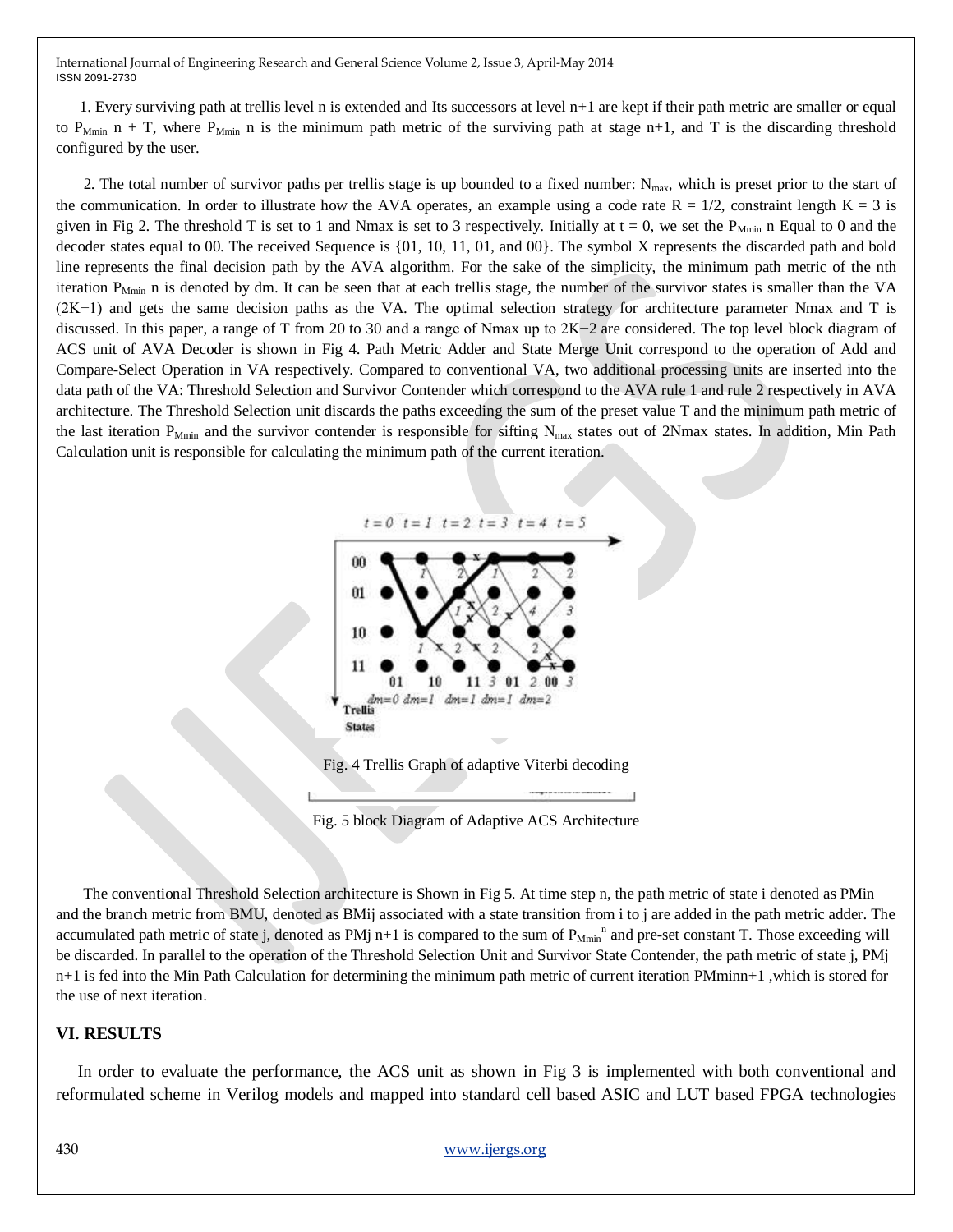respectively. Here we do not take BMU and SMU into the consideration because the two components are the same in the different approaches. The specifications of the implementations are:

- 64 states, constraint length  $K = 9$
- Code rates  $R = 1/2$
- 3 bits, 8 level soft decision inputs
- Nmax = 16,  $T = 20$
- ASIC Approach: UMC .18u stand cell library
- FPGA Approach: Xilinx Virtex600E

Improvement is achieved in speed respectively. Significant improvement can be observed both in standard cell approach and LUT approach.

 In addition, the power efficiency is enhanced compared to the basic comparison unit results. Further reduction in power can be contributed to the reduction of complexity in Min Path Calculation unit and Path Metric Adder.

Below, BER (bit error rate) calculated with the help of MATLAB. Comparison graph shown below represent BER rate has been improved in Adaptive Viterbi decoder (fig 6):



Fig. 6 BER rate of Adaptive Viterbi and Viterbi Decoder for K=9

## **VII. CONCLUSION AND FUTURE WORK**

 In this work, a high speed implementation of an adaptive Viterbi decoder which uses modified T-algorithm is presented .The use of error-correcting codes has proven to be an effective way to overcome data corruption in digital communication channels. Some of the conclusions drawn from the design are as under below. Efficient reformulation based architecture for Threshold Selection in Adaptive Viterbi Decoding is presented. The Reformulated architecture exploits the inherent parallism Between the Add Compare Select Operation and rescales operation in Adaptive Viterbi